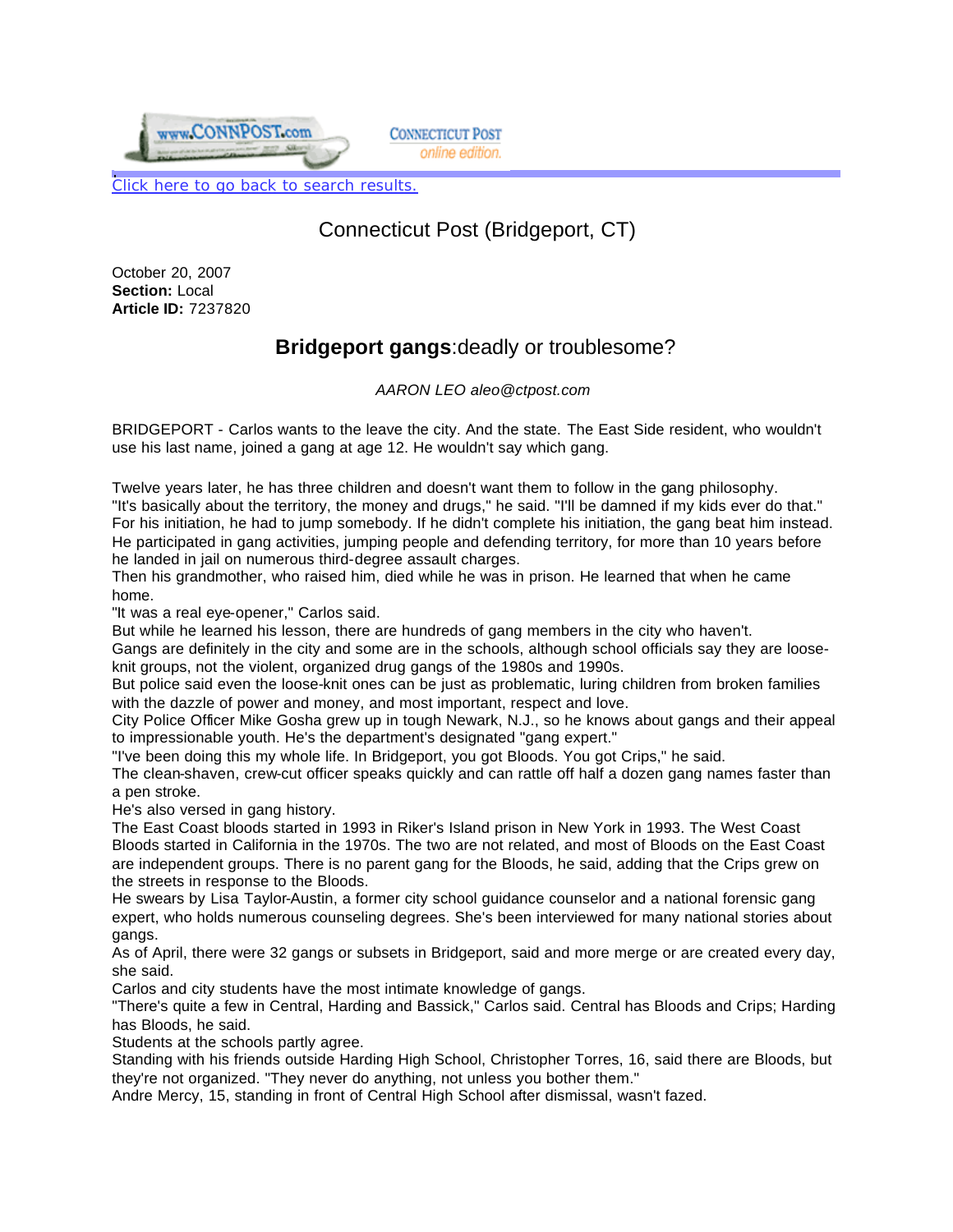Are there Latin Kings? He just laughed.

Crips and Bloods? "Who?" he responded.

But two Bassick students, an 18-year-old senior and a 16-year-old junior, paint a different picture. They requested anonymity.

Bassick has loose-knit but relatively powerful in-school gangs of Latin Kings, Crips and Bloods, and the city-based Stack Boyz and Pink Ladies, the female version of the Stack Boyz.

The two students said they don't get hassled, but freshmen are most at risk.

"They just beat them for no reason," one of the teens said.

More recently, a student was beaten at a football game at Kennedy Stadium between Bassick and Central, they said.

Several years ago, a student was wrapped in tape and thrown onto the gym floor during a pep rally, they claimed.

Most after-school fights are gang-related, they added.

The two girls scoff at gang members.

"They say they feel protected," said the 18-year-old.

"It's stupid," added the junior.

Lisa Taylor-Austin, takes it all seriously, but agrees there are different types of gangs.

"All gangs are not identical. Some are hybrids, some are entrepreneurial and some are super gangs," she said. "Each gang has their own methods of operation, culture and crimes."

"Some gangs commit assault and others murder," she added. She said there have been six gang-related fatalities in Bridgeport in recent years.

School officials concede there are loose-knit groups in schools, but most just hang out.

School Security director Melvin Wearing and Robert Henry, the district's chief of staff, said some "gangs" are geography-based: they live in the same neighborhoods.

But many students from different neighborhoods play sports together, not fight, Henry added. Nonetheless, Taylor-Austin is alarmed.

"We are losing our young men at alarming rates and nothing is being done about it," she said. Gosha can name two gang-related deaths.

In June 2005, Lucilio Cifuentes, 19, shot Clarence Mills, also 19, in the back at the Midway Carnival in Seaside Park, in what police called a "youth gang" dispute. Mills was not a gang member.

Cifuentes, who pleaded guilty to first-degree manslaughter, is serving an 18-year sentence under a plea deal.

The other, Gosha recalled, was in July 2006 when Antwan Campas, 16, allegedly shot Rashod Leak, 15, in the Marina Village public housing complex, following an argument over a cell phone. Campas

reportedly wanted to be a member of Marina Village's Stack Boyz gang. Leak's mother said Leak was a member. The Stack Boyz reportedly started with youths in Marina Village in response to groups of P.T. Barnum Apartment youths who would come into Marina, threatening youths there with guns. They got the name "Stack" from the large amount of money they were going to get.

Campas' murder charge is pending in Superior Court.

For all the disagreement about the meaning of a gang, all agree that today's gangs are not as organized as in the 1980s and the 1990s.

Many members are impulsive "cowboys," hotshots out for attention and street credibility, according to Gosha. Some gangs are structured enough to have sanctions for members overdoing it.

Carlos agrees. But he still wants to get his children away from them.

Kenneth R. Jackson led a drug-dealing "crew" in Bridgeport in the 1970s and now tries to steer kids away from there.

Jackson's bunch was loosely-organized, but nobody messed with tall, muscular man, who was nicknamed "KJ" and was compared to mobster John Gotti for his power over his neighborhood. "We didn't have no name, no colors. But we was respected," he said.

School officials have banned the wearing of clothing with so-called "gang colors," in schools. But they're still visible on the street, according to Carlos.

The Crips wear blue handkerchiefs, the Bloods wear red, the Latin Kings, yellow and black and Netas, black red and white with beads, Carlos said.

You can see them in the East Side, he said.

Gang activities also change with the culture, said Jon Bloch, an associate professor of Sociology at Southern Connecticut State University.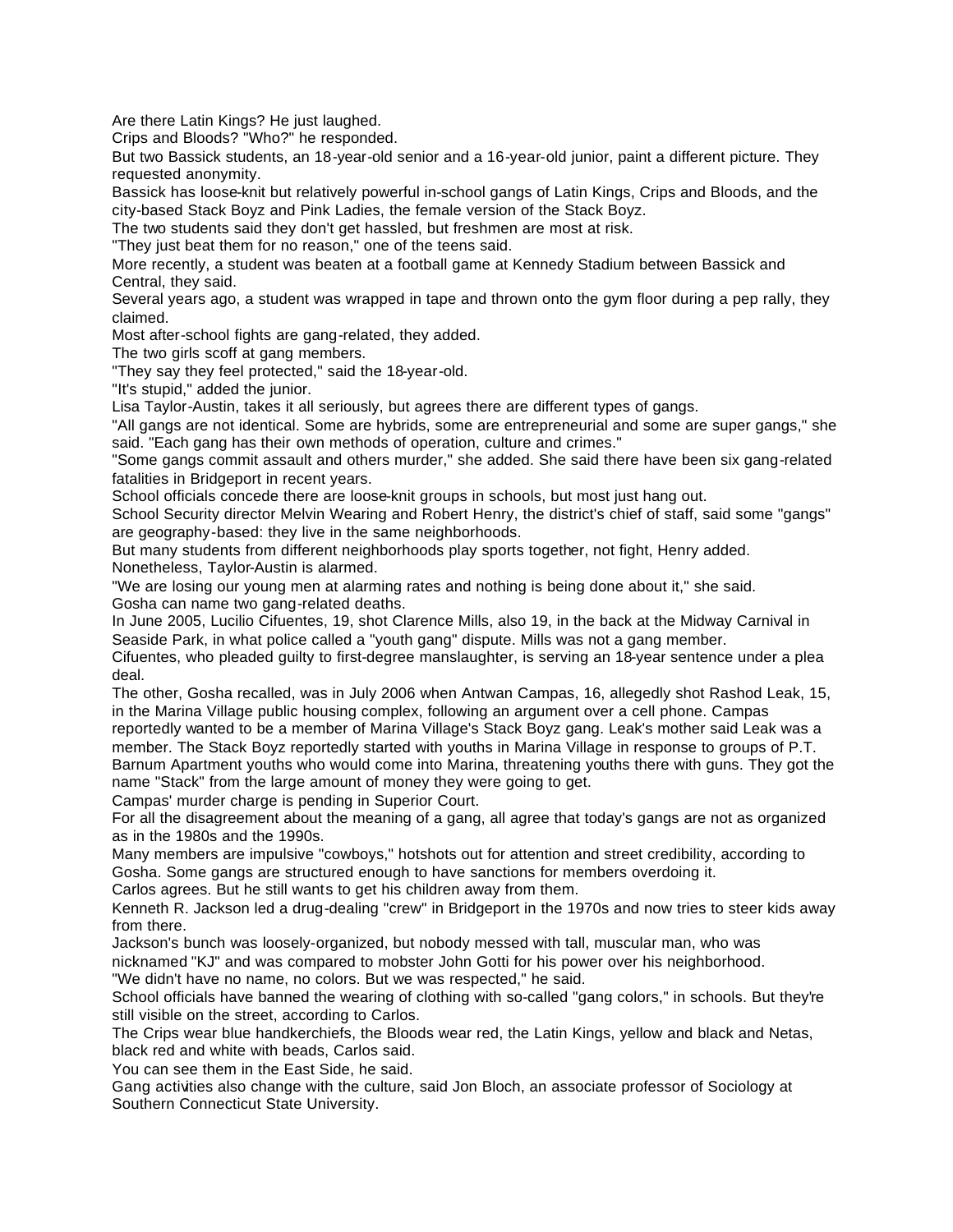For example, he noted, gangs in the 1940s in would "would drink beer on the sidewalks. They would bet on a baseball game."

But that's changed today.

Now gangs are involved in drugs and guns, he said.

Today, it's about drugs, women and territory, Carlos said.

"It's all materialism," he said.

Money is one thing a gang can give, Carlos said. It also gives security and "love."

And another, more urgent need: survival.

"You've got to be with or be against it. If you're against it, you get your ass kicked," he said.

Jackson and Gosha said youths want to be cool and fit in, sometimes just tagging along while other members commit crimes.

Children need mentors, and some find them in gangs rather than families, they said.

"We don't nurture the kids any more. Gangbangers do," Gosha said.

Whether it's parents who both work to survive or just lousy parenting, the outcome is the same.

Add to that the "bonafide gangbangers turned entertainers" and the allure of money, women and power, and it's a recipe for a lost youth to seek fellowship in the wrong place, Gosha said.

But the road of gang life can lead to a dead end.

Jackson went on to sell drugs in another state and was arrested there. He's served 12 years in prison during his lifetime, and was once arrested in front of his son, which he regrets.

He turned himself around in jail.

Gosha said going to prison is a red badge of courage for gang members.

Carlos has found another problem. He can leave the gang but he'll lose any protection he has. And that means staying out of certain neighborhoods for fear of being assaulted.

Jackson and school officials are trying to stop youth from going down the gang path.

In his mentoring service's new office on Stratford Avenue, Jackson has a small computer lab where youths can learn computer skills, draft resumes and generally learn to act professionally.

He's also trying to get local contractors to take youths under their wings, because "it's easier to get guns now than to get a job."

"If you want to carry a weapon, get a tool belt," he said.

He also holds Saturday morning breakfasts for men to be father figures for troubled youth.

In the schools, three officers, Dwayne Harrison, Jeff Babey and Stephen Nelson are certified in the Gang Resistance Education and Training (GREAT) program.

Also, Gosha ran a program that encouraged youths to direct their abilities in more productive directions. The officer, also the department's handler of graffiti cases, took graffiti-makers and turned them on to design and architecture with successful results.

He shut down the program several years ago after it lost its office space in the University of Bridgeport, but said it's one way to keep youth from gangs.

There's interest in reviving it, he said, adding that he cannot run it because he is busy training new police officers.

But a big step would be to call a gang a gang, and not a crew or group, regardless of what it does or how loosely it's organized, according to Gosha.

The more publicity of the city's gang issues, especially the gangs' influence in schools, would help the city attract funding for anti-gang programs, he said.

"If you remain in denial it's not going away. It's going to get worse," he said.

However, Gosha did concede that gangs have and will always be around, for a variety of reasons. Bloch said anyone marginalized by poverty and other socio-economic factors will group together for

support and power.

"As long as there's an underclass" there will be gangs, Bloch said.

How gangs will change remains to be seen. With more drugs and more guns, he's not sure where it will go. "It seems like it couldn't be much worse but those might be famous last words," he said.

However, there may be light at the end of the tunnel, he noted.

"The majority of youthful offenders do grow out of it," he said. Just ask Carlos.

Photo: Brian A. Pounds/Connecticut Post

Kenneth Jackson stops to look at a makeshift memorial at the corner of Hollister and Connecticut